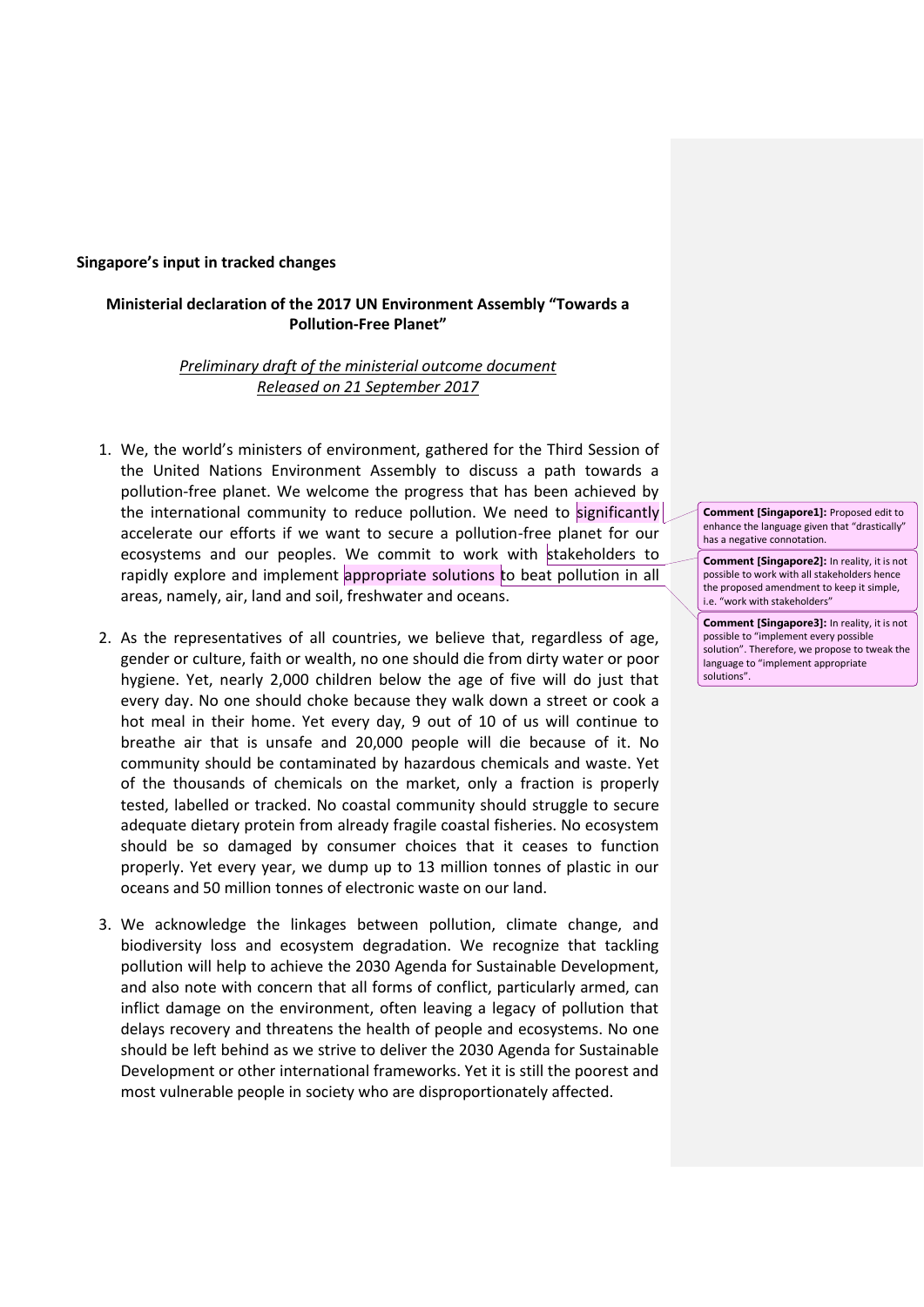- 4. This Assembly recognizes that everyone on this planet is entitled to live in a clean environment, with safe access to clean water, air and soil. These are the most precious of natural resources. Any threat to them is a threat to our health, our society, our economy, our ecosystems, our security and our very survival. Pollution is not new, but with the global population expected to reach 10 billion people by 2050 - accompanied with a global increase in demand for resources, these self-imposed threats have never been greater.
- 5. We also acknowledge that determination, collaboration, knowledge generation and sharing, innovation and clean technology can help transform these challenges into opportunities. The transition to a pollution-free planet is not only achievable, but can help tackle poverty, improve health, create decent jobs and drive economic growth, improve life below water and on land, and reduce global warming.
- 6. We must recapture and reinvest the unnecessary losses arising from pollution. These include, among which, 300 tonnes of gold buried in electronic waste every year; the billions of dollars in plastic packaging being thrown away; the immense economic loss from exposing children to lead in paint; the US\$8.7 billion annual cost of intelligence quotient loss from exposure to by-products emissions of mercury, the \$16 billion economic cost of the Southeast Asian wildlife fires in 2015 caused by uncontrolled biomass and peat burning, and the US\$5 trillion spent on healthcare because of air pollution.
- 7. Many actors have already taken the lead on this journey and have been very successful at addressing pollution. Governments have adopted targeted multilateral or regional environmental agreements that aim to address pollution in its various aspects and, if effectively implemented, they will help turn the tide on pollution. Solutions to help remove pollutants and detoxify our environment exist around the world. We must dramatically scale up and accelerate the solutions that countries, cities, businesses and individuals are already using to avoid risking further exposure of humans and ecosystems to existing and growing pollution.
- 8. We acknowledge the magnitude of challenges and opportunities identified in the United Nations Environment Programme Executive Director's Report, *Towards a Pollution-Free Planet.*
- 9. We commit to preventing, mitigating and managing the pollution of air, land and soil, freshwater and oceans by:

**Comment [Singapore4]:** Proposed amendment to shape this into an opening chapeu for this para.

**Comment [Singapore5]:** This gives the sense that the list of illustrations are nonexhaustive.

**Comment [Singapore6]:** This is cited from World Bank's research and also reflected in the GEO Regional Assessment for Asia and the Pacific (pg 47). Useful reference to highlight the economic cost of wildlife fire.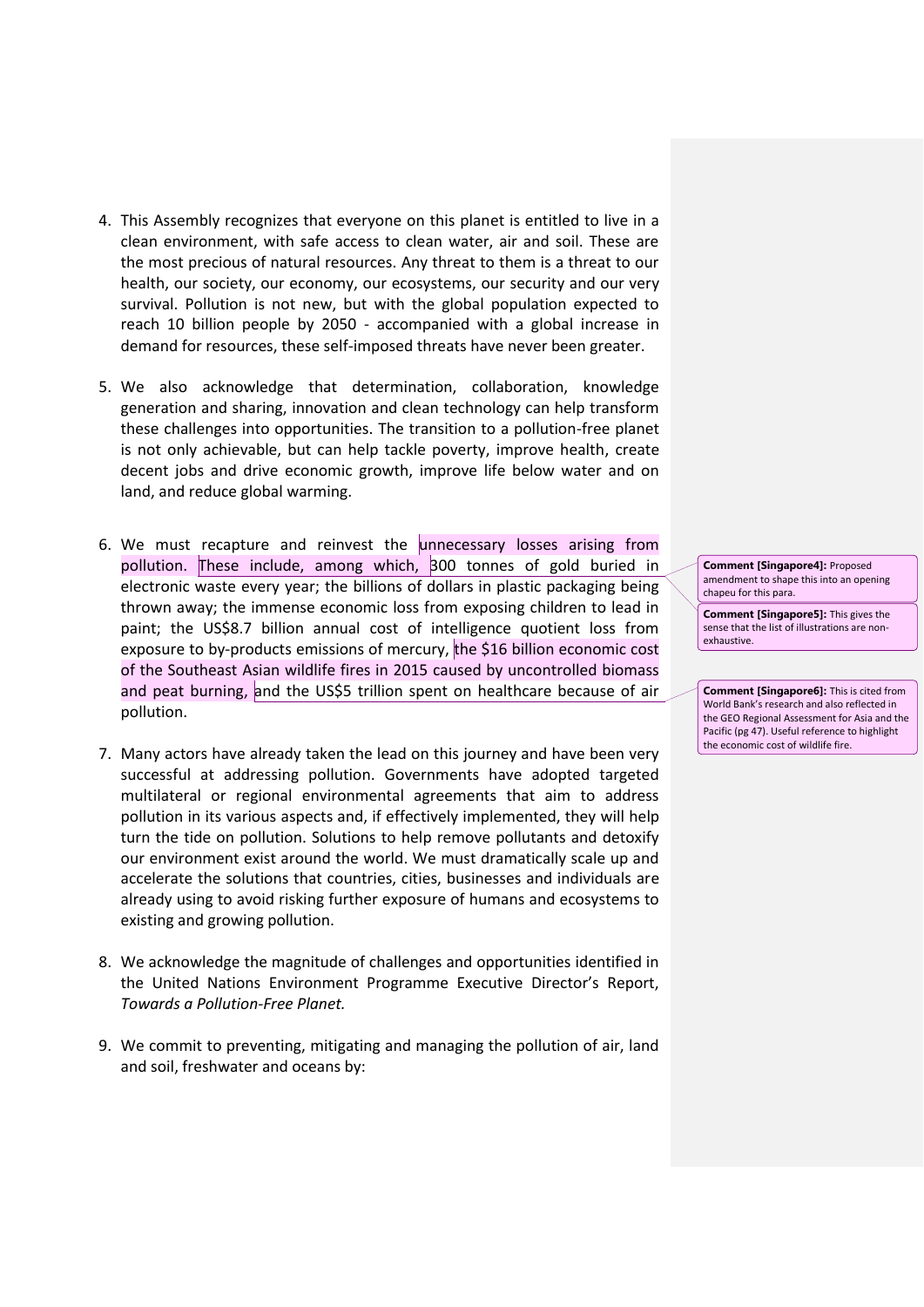- a. Supporting the development, collation and use of reliable scientific data. This includes better multidisciplinary indicators; capacity for efficient data gathering and monitoring; easier access to and wider availability of data and information; and greater transparency and open sharing of data. Promoting evidence-based decision making in the public and private sectors, effective standard setting by all stakeholders and greater participation by individuals from all walks of life.
- b. Targeting pollutants through environmental agreements and tailored action. First and foremost, by implementing existing multilateral agreements, conventions and regulations to prevent, control and reduce pollution particularly at source. By developing global policies to prevent, reduce and control pollutants where the science is clear, but actions do not yet exist. And by increasing research on pollutants where the impact is not yet clear.
- c. Fostering economic productivity and job creation, while promoting innovation and the uptake and transfer of new clean and environmentally sound technologies. Promoting sustainable consumption and production patterns, making it easier for producers and consumers to rethink, reuse, recycle, recover and remake any products, materials and services.
- d. Promoting the adoption of policies and approaches for the sound management of chemicals and waste, including the use of integrated life cycle and value chain approaches and sustainable chemistry, and making best use of policy interlinkages, trade, investment, and innovation opportunities.
- e. Working with local governments towards promoting sustainable models of urban development that address, in an integrated manner, cleaner and more liveable cities.
- f. Promoting fiscal incentives to stimulate systemic and behavioural changes. This includes understanding and including the true cost of pollution, including its externalities, in financial decisions and redirecting investments from the short-term profits of polluting activities to the more sustainable profits of greener alternatives.
- g. Strengthening and enforcing more integrated policies, regulations and laws. This will be achieved by supporting institutions and building capacity; bolstering monitoring and accountability systems; and sharing best practices, standards, policy instruments and tools.
- h. Creating and expanding multistakeholder partnerships between governments, the private sector, academia, civil society and individuals. This includes emphasizing the enormous potential of partnerships between different stakeholders. Increased coordination

**Comment [Singapore7]:** We need to stress the importance of addressing pollution at source in order to achieve the vision of a pollution-free planet.

**Comment [Singapore8]:** To calculate the real cost of pollution, it is important to consider the externalities.